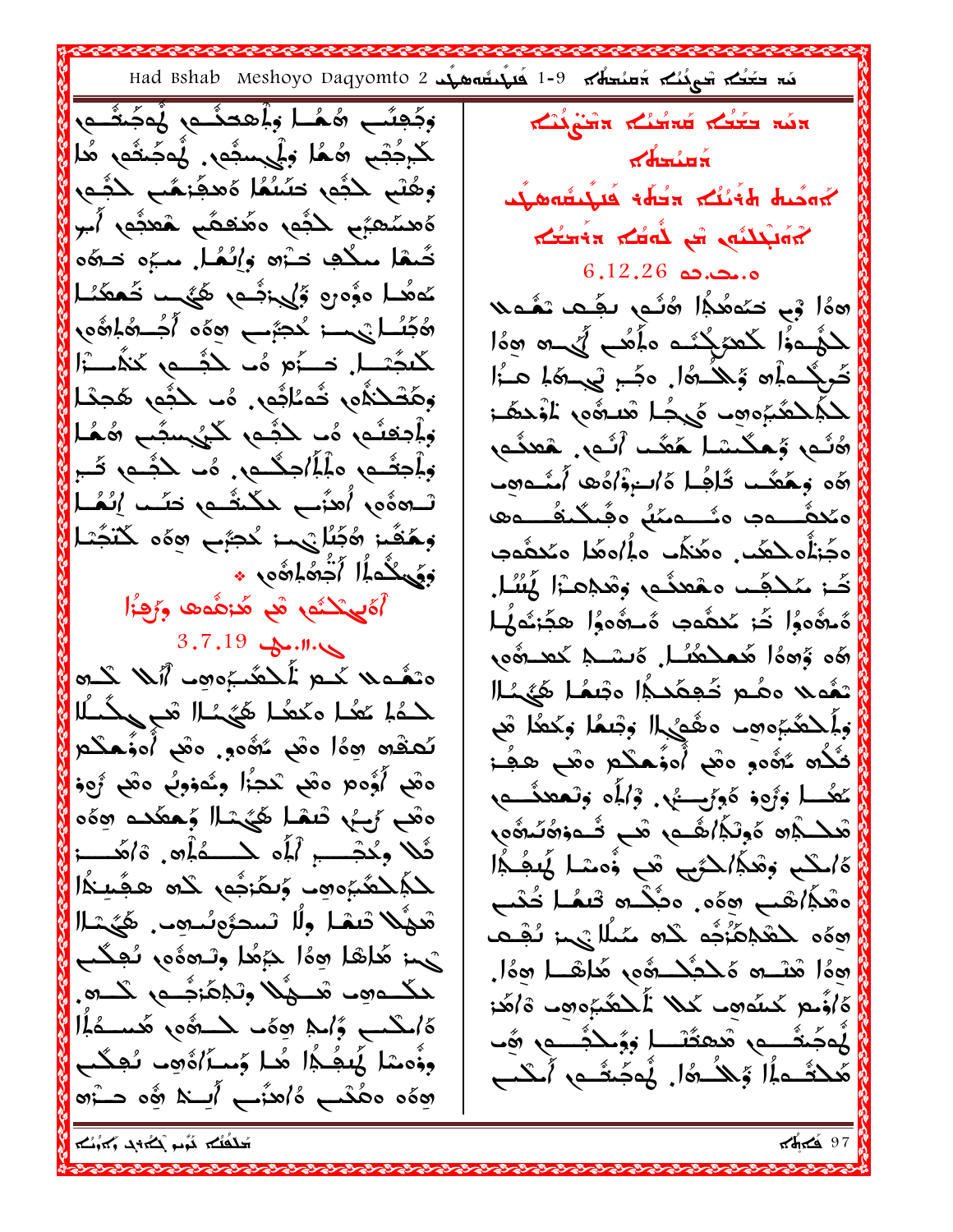E Had Bshab Meshoyo Daqyomto 2 مَعْدُمُه هُدَا 1-9 هَدَا بِهِ Had Bshab Meshoyo Daqyomto 2 وُكْتُهَا. دَهَّيْتَ شَاْلَ هِدًا حَدَّةٌ وَلَّا ىجَىْا ِيُّ;ا وِّىجَىْا نُھْج ەھُے وَّمحَمَّصْلا تَهِجُّدَسُومٍ وَهِكْتُمَا حُؤُلُّدَةُ وَهَــَٰٓا أَوُّحُما حَمْعِ أَوُّحُما ﴾ُ أَيْ أَوَأَوُّحُما نُشَجٍ. َهِ فَلاَ وَهُمِمْلِ حَسَّمٍ هُبِ هُكُبِ الْحَمْوَا لَّامْكْبِ وَرَجُّا ةَالَمُّهِ كَــةُلُّهِ. وَجُمَّا حُهُا وِهَّزْسْا خَكْسُمو خُعِعْا وِلْمِكْسَاْ لْمُحطَّ وِلْـ300 كَعْدُ 50 كَمِنْكُمْ أَلْـ20 أَهُبِ أُهَٰذٍ إِنَّا لِكَبُّمِ وَلَّا نَـٰهَـٰٓمٍ لِّيَـٰٓٓٓٓ۞ \* وِنۡحِـزَّاقٍ ۚ وَوِتَــ90ُ مِ مَكْـدِّهَــ وِنَاهُــهِ ۖ دَّمَةَ الْمَعْمَى وَمَدًا. مَعَمَّد لِمُعَدَّمِ كَاهَا وَضَعِ هَكُمْ تَقْسُمْهُ كَعْقَقْدُوْهِ لَكُمْؤُهِمُ; أَلَكْعُتَبُوهِ . هُمُ ثَمّ أُهُم هعُما دَٰاجُما. هَڪُمْهُدب ڪَ: اُجِيَء للعَكْفُه هَلْمَكْتُرُه ضَعْبَتْتُلَادُهِ \* هَٰ كَـُــٰـٰٓمِنۡـُـٰٓ أُمُنُــٰـٰءَوِت وِنَحْفُــٰـٰءَب ۖ هُــُــمِّ لَّكَ تُذَكِّرا<br>كَزْدْهُدْ كَرْهَدْتْمَا <sup>حدادة</sup> 19.1.12 لَكُمُواْمِ الْمَصْرِيَّةِ سَنَّةَ الْمُعَمَّرِ وَقُالِمًا مِنْ مَنْ الْمُعَامَّةِ مِنْ مَنْ مَنْ 5كُ ذُهْكَا. 16كُ وْالْمَارْدُا وْمُتَكَبِّدُوْ وَمُسَلَّدَةً هُـــد أَيْـــزِيُّا وهُـــدكُـبْ أَه هكْـسُـــا وجَزَأُوحِكَ وَهُنَكَ وَبِأَ/وَهُـا وَعُجْفُوب كَة مَكْجَبٍ مِلَّوَتٍ مَقْعَدَّے مَسْتَار كادهكنت أَه أَبِ تَعلَلا وَثَدْهَا أَفُكُمْ حَقُدَوْنِدُوهَا هُ مِثْحَمُوا هِجَنَّهُ لَمْ هُ وَاسْطَعْتُهِ \* فَمكُمْ دُاؤْرٍ وَهَا ظَا أَلِمَّةُ اُ يَحْكُمُا أَهْلِيَكْتُمْ هُو هُكُم وهُدُوُكُم أَه أَبَلَ لَاقِعُهُ وها أَهْ مِهَا إِلا مَا أَ  $10.34.42$ لَّالِمُحْمَّتِهِ! أَمِنَا وَمِمْا حْمَّ لَمُأْهُدا. أَنضَ لًا أَهجَرَى وَ}ِلَم وَ}وَها هَيئًا خَاوَكًا هُعجُلاَبُه أَه ؤُمِيْا وَهُوها هُد تَعِبَّا لًا أَبَلَـٰهِ وَٰٓاٰذِقَـٰـا ۖ هُـنُـا ٱلَّا حَدَٰنُـا ۚ ٱلۡلَّـٰهِ وْهِهُ عَلَيْمَ؟ هَيُمُحَصَّلِ أَه شَرْفُلِكُ ٥ أُه أَيْبِ: وْاهِكْسِي يُحِبُّ لَمَكُ أَجْدُوهِ لًا هَعَْنَكْنَا وَضَّمُّا وُّوسُا وَهُوهِكَا. أَو ەجَزْلَمْ كَمْلا أُهُدِه وَجَكْبًا كَمْلا مْعَكُبُرُه. أشركهكه فُملُمِ حقْ كَعَسَرُهُهَ؟ ەَجْكَـدْرِجُجَـدەەِب وَكِجِجْرَا حَسَّب خَــمَةَه ِ هَٰیٖ وَفُسْعِ أَجَٰا أَه أَهْلِ یَٰذًا وَ هَٰی وَجُنب تَعتَمَّكُ مَ شَبِّ مُحَمَّدَوُنَهُ أَوشُدَمُو لًا هُدْا كُم مِعْ وَوُسْمِ حَـزًا أَه خَـزِيًٰا اقْتِكُلُوكُمْ فَمَكْمُعَا شَمْئَةٍ ذَا هُدَهَا. مَحْدَثُوبُهِ ۖ وَ النُشُوبُ ۚ إِن أَو أُهَدَ وَ وَا تَمَّمَ هُو وَكُب لًا هُـءَا كُـب هَ وَلَا وَلًا لَّكُمْ كَعُمَا وْهَمُحْسَبُ حَسَنَا فِي أَلَهِ هُهْبِ اهْبِهِـ ۞ وَالْمِ الصُّجُودِ لَا هُــْةَ ا تْحَاوْرُه وِتْحَاسًا تَعْتَمَدْ مِعْسَسًا. أَيْتَعَبَّلَا لَكْتَ هُمْ وْأَحْقَبَتْ تُحِقُّوهُ تُوَفِّيْهِ وَهُمْ وائألب هَقُبلُب كَعُبِيَّب حققْهِ وهُدَّى ُوَتَوْتُمْ تَجْعُرُهُ شَيْئَكُمْ لَعْصَنَّىدُهُ ۚ هَٰلَ تعُديه معمَّسًا. أو هُندَ الله الله الله وَْهِكُفْ لَا حُجُمٍ كُب هِكَفْ هَ مَهْم أَحكتـــره هَمكـــمعا أَه أَبِلًـا أَه وُمنُــا وكُــــا هكَشْـــالا لمكَـــع وهَلاسُلـــا وهُومِهُا أَو يُسْمِ أَحكْتُهِ. أَو شَيِيلُكُ همَّفْـــلا. هُــ وَهمَّفْــلا بِمَـُـا حَمْــم لَّكُمُ الْمُوَامِ لِكُمُ بَاسَ الْمَرْكَبَةِ مِنْ الْمَدَّوْسَةَ  $\mathbf{K}$ g $\mathbf{K}$ g $\mathbf{A}$  98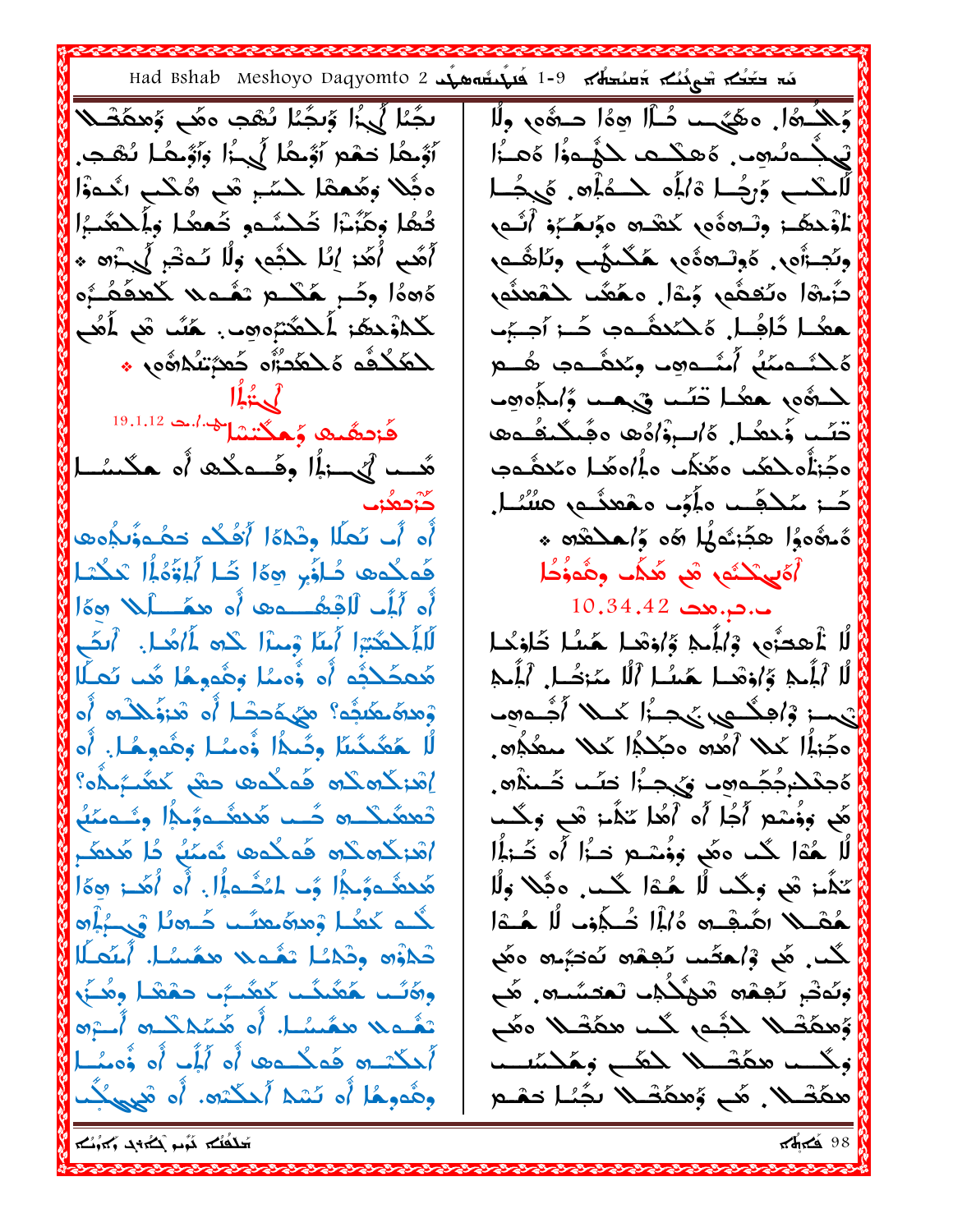E Had Bshab Meshoyo Daqyomto 2 مَعْمُد 1-9 هَدَّا بِهُمْ Had Bshab Meshoyo Daqyomto 2 هَهَ أَكُمْ الْكُمْتُمَا مُسَلَّكَهُ أَو مُحَاتِكُمْ وْْەمْسَا وْݣُەمْمْسَا قْبْ وْھَمْشْتْدُى حْتَىمْ ةُاهِنَبِ كَـــهِ ةَاهِـــُلا لَى أَمِهِ وُهِمْــا ادة أو ووَّة ووَّة أَهْمَلَهُ كَمِّل مُؤَا وَهُومِمُا هَقُمِيهِ كُبِي أُهُدَ كَنُوهِ، لمَؤْهِقَ النَّقَلِ أَو حُدِّ: فَوكُوها كُب حَقْمَهُ أَو مَحْمَدِ ﴾ [ 30] شَمْ شَهْدُنَا هَجعُتُــا حعَــُــزِـأُٯ أُهزَى حَعَدهُــووُــدِّهِ المكمُل حُبْسًا وِلًا حَكْبًا. أَو هُكْفٌ 50 وَثَمَنَكُ, أُهَٰذِ لِكُنُّهُ وَعُمَلُكُمْ شُمِنَكُمْ أَه هُدْهُمْ مِهَا كُلْمَ كَكُبْ هُكْشُهِ ا أَحشَر مَحمَدُدمَا وَلِمُجُـدلًا كَحَمَٰـا كَـر وَاحْدُهُا. أَهْ إِنْشَا هُشَهْ هُمُ وَهَا أُهُدَ وَهُ! وُنهُ عِنْنِي خَالِبًا وُ}،أَ! خُلِمْوَو هُدمسُورٌ وَ وَ أَوْ هَذَا لَهُ وَ وَ أَوْ وَٱلْمُوَاوِمَا تَغُولًا مَعْنَسُلَ وَجُمْ الْأَكْتَبِ مؤجَّد ووَا كُمْ ذُوسُا وَالْحُوْا عِظَا بمككت بمكبره كُمعْده وهُبٍّ تمُسَملا كَفْلًا. أَبِ تَعَكّْبُا وُسْعَا فَوَكَّوْهِ. أَو همَسُل وهُم مكْتُوهِ أَيُرا فَوكُوها ةَ الْمَالَ وْهِيمُ الْمَحْمَدِ الْمَحْسَنَةِ مِنْ مَنْ الْمَحْسَنَةِ وَمِنْ فَنِم كُلُّهِ لَلْمُحْضَرَا مُسْنَى أَو شُمِحًا مُعَمَّل هُكُمُ 50 كُمَّة كُمَّة هُمْ أَهْلِيَّة مُحَمَّل ەَمىكللىّم «ەَە حَكْمُ كْلُمْ ەشلاكْتىم ومَّاسِ بِحَسَنُوا وَبِعَقْدِهِ - يُحَوَّنُسَمِهِ. أَه المُفْارِ مِنْ مَوْمَ وَسِي كُلْمُ مِنْ الْمُسَلَّ أَوْكَمِقْلَ مِرْؤُمِكُمْ أَحْمَٰنَا لَمُؤْلُمْ هَنَّا لْمُحِنُّمِهَا أُمِّعَا الْمُعَمَّلَا مِنْ أَمْتُمْ تَجْمِيلًا حُــد أَلمْزًا وَاهمَــا هُولا ومَكْتفَـت أَب هَكُمُّا وُهِ هُزْسًا أَوْ كَعُمَّا وِكْتَبُ 50\$ مُنْتَسَلَ مُلْكُمُ أَهْدَهُـــهِ وَهُ أَكْسَلَا مَكْتُــه أَلَّهُ وَلِكُــهُ أَنْ مَالِكُبَ هُـــهُمْ وَ ئُـــوكُلُّ وَا خُوَوْنَـــا أَو وَا أَوْهُنَـــا. أَجْهُدِهُمْ تَوْدًا هُلِّمُ وَهَا أَجْدُهُ أَحْلَبُو تَعْجَمَعْبَ وَهُهِ مَقْدَسْنَبِ هُمْتَنْهَب لأدنسا وَكَلُّهُ عَبُّم قَسْاً وَكَعِيْنَا وَهَمَكُمُعَةٍ. أَوْ وَهُوَهُمَا هَا يُهَمَّلُو وكَلُّم يُدْهَمُوْا وْتَعَطَّكُمْ أَنْ وُّدْهَدًا رەشى أَفِسْعا قَامكان ەچزَما شىلۇە مُعدَىٰ وَءَا أَو مُسَــدٌ وَءَا كَكَــو للكلكسة ودكتهم مكت موة كعدشى خلعجُدالًا وَيُحِبُّوا وَحَمْدَتِهِ كَلُّتْهَ أَو ذُوسِعًب مِوَا أَ تَلَوَّا هُسْمٍ أَو نُسَب (26 لَكُمْ)، أَو أَمْ هَارْوَا تَعْقُبُ (26 لْمُؤَنُّصِ وَالْقَالِمِ مِنْمٍ لَمَنْ الْمَثْلُ حَزَّمُوا وَّحكَده شَكْبًا وَهُٰٓئِمَا ثَكْلُّهُم وَخُعْنَب  $\cdot$   $\sim$ لْهُمَّا هُوَدِهُمِهِ وَحَكَّنَتْمَا هَ 19.1.12 خَاهُمًا مُثَّومُوْتا هَ/وْهُـْتا. وممّىـلًا وُووْجْـا |وَجِّمِ أَلْجُوهِما هَوْا أَفْكُمْ حَصُوْنَكُمُوهَا لُكْتِبِ وَهُا لَكُنَّهُا ثَاسِبُرْهِ وَفَمَكْنَوهِ. ٱلمِاحَنَّى هَمكْمُعَهُ خَلْلِؤُهُلًا تَكْتَبَلُ وَالْمَلَا الْمَمَا وُلِهِ شَيْ نَسْنَا وَكَلا يُحْمَدُه لْلْقِصُدِهِ هُمِعَمَلِكَ 30\$ كَبِرَحْمَمِينِ ِّقُوٰٓؤُا أَه ؤُهِمَدْا هُنگُلٍ وَهُه هِغُمِّكٍ أَسْكَبِ وْاهْتَسْتْ يْأْهُبْ. وْلِي هَتْكَنْدُور

محشابهم كرامخش سابقه محلفكم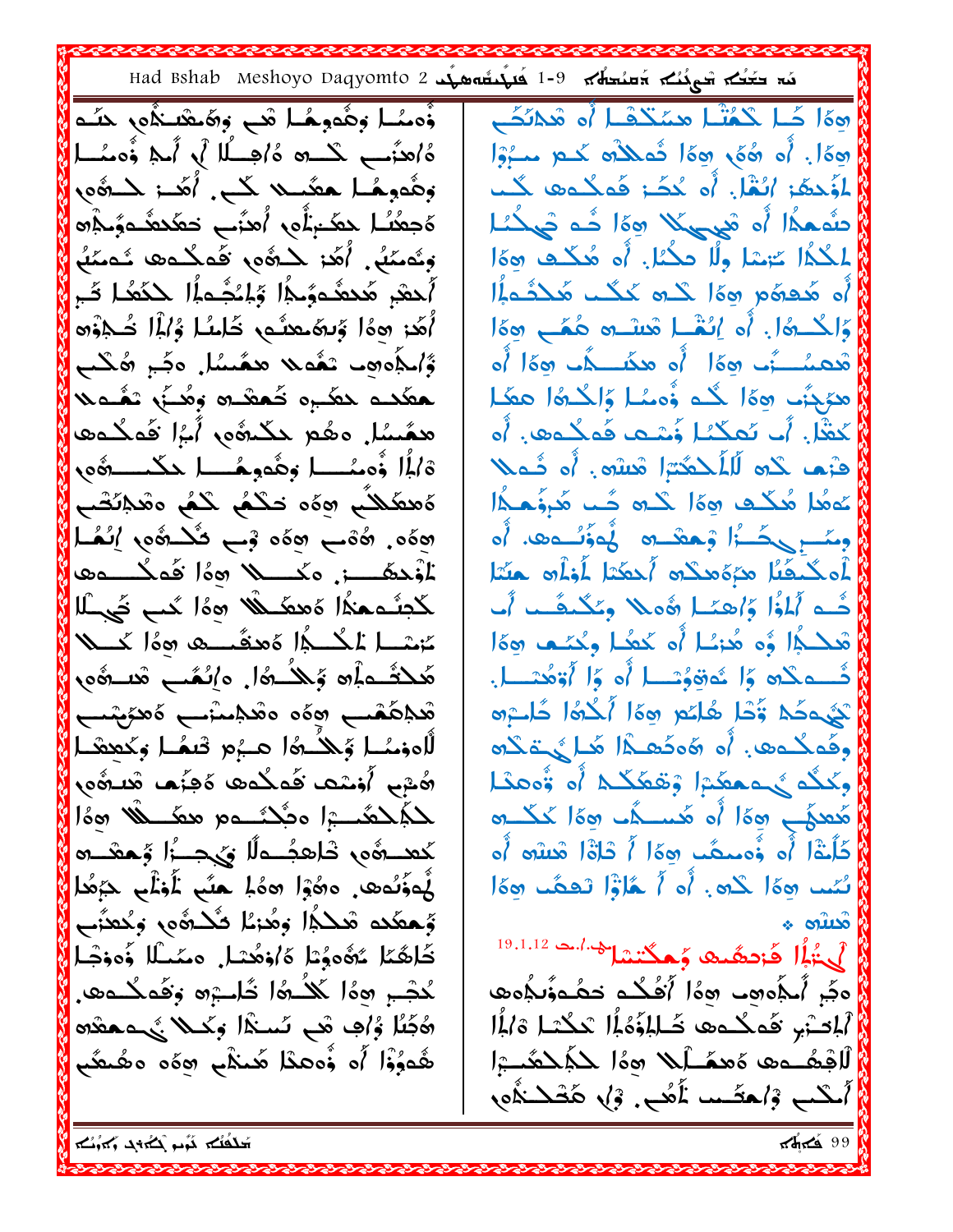ئ<del>ە: دَعُنُگ،</del> شَهْنُشُکُ، شَائْتُكُمْ 1-9 مُلْمَ 1-9 مُلْمَشْتُمْتُ Had Bshab Meshoyo Daqyomto 2 اءَمَّا صَدَّ الْمَسْنَدِ إِسْرَ الْمَصَادِ مِنْ الْمَسْتَمَامَ كَمِلًا تَزْسَةَا وَفُزْهُبٍ وَوَّهِ هُنَّوْهِ وَهُبَعُنَا إِنَّنِي لَا مُحَكَّنِينَ كَعَدَهُنَّــُمْ وْ ثُدوْهُ لَا ذَٰ} فِي حَدَّاثِوا سُمِّعَى وَوَدَهُ ﴾ وَّاكِلُوه تَعْدِيهِ هَمْسُلَ 16) إِنَّمَا وَبِ  $3.1.15$  or.  $\sim$  ( Lasses) 8/ثَل أَسَّب لَّا أَحْصَدْ وْاهَــلَّا كَعْشَمْ و خُنَا كَلا هُوَا هَذَاهِكُمْ وَهجُا أَه هَاهُا أَه قُافِا مُعُبُّزُا أَه هُبِعْا أَه حِعُبُّا أَه أَسِ وَكُمْ وَّْمِسُنَا ٱلْلا أَسِرِ وَكُمْ فَيْ زُنَا ة/سبر وَحْتَكُــهوا خَعْمَسُــا. مَكْحُــا مَّدجُّل حجُبُرا وجَعْلُـم مَعيْنِ الْمَحْمَــا أَمْصَنُّهِ كُلِّصَةَ مَكَّمَ الْمَرْهُ مِنْ مَنْ يَسْرِيُّ أَحْمَدُ الْمُسْتَمَّى وَالْمُ تَحْمَدُ مِنْ الْمُؤْسَسِينَ مِنْ الْمُؤْسَسِينَ تَعطِيطًا هَحجُرْه وَجُحْتُم أَحدًا أَحكُموهِ هْلِكُــمْتَكُمْ لْلْـ يْبِمِــزِ لَهْ تُنْفَسِيَةٍ مِنْ مَسْتَمِينٍ وَهَنَّفُو ٱللَّهُ أَهِـــُلَّا هُـمُـــا شَعْصَبُــبِ ثَوْا أُهِبْعُوهِ ﴾ وُاعْلَ وُبِكُمْ دَجْبَهِ هَ وَجُلْأَ يُّ مِّنَ سَكْتُمْ ﴾ وَاسُلْ وَجِجْجُوهِ أَيْدًاهِ , حَزَّضُلا يَهِمْ ضَحِمًا أَيْدًاهِ أَمْثَا تُلِّكُمْ تَسْطُرْ ۞ه وْبِ تَعْكُلُّاتُ وَكُلُّا وْبِ يَجِب: وَٱلْمِ دَجَّـــمِ مِنفُعُـــا مِنْـزَعْنَـــا مَفْكِيمًا لَا هَٰا قَيْرَةَ اهْ لَا الْمُرْكِّفُ ه أُمِيرٍ وَهُدٍ ثُمَوًّا ﴾ وسًا حمَّحًا هَامُنَا وقتوجُنا وَهنُعدًا هِهَكُبُم النُّامِ. هُـا وُاهُـ: يَهـ: إِنْـَمَـ إِلَٰهٍ شَبْحُوا أَبَٰلَ وَقَوِيكُوهَا إِبَٰلَ وَإِسْتَرَبَّلَ . لصركه **& حُثْماُ! وهُزم مُحفَّدت &** أُهَٰد: إِنَّا وَٱنفُكْده إِنَّا لَّا هَا فَي ذُلَّا دَٰۥٗا وحَٰھئَعدَاہ فَۂھُۂ حکۡبِلۡہ تَی ہُٰحَثَماُّا۔ ابِنَدُّهِ, هَنْـهِ يَهْبَ فَهِكْـهِ لَهُ هَنْـهِ هُت دُهُ هُناً مَنَهُ: عَكْرُه كَعْنُعَكُمْ هُ: • أَفُكْـــهِ ٱلْلَّــعَمَّصْـــل وَجَلَّيْـــــ رَّهُ مِ هَمِنْا وهَبْ كَمْعَكْنْدَا 5كَمْ أَوْكُنْا. كَاحْتَنِكُمْ وَإِنَّعَهَ إِنَّعَهُ أُمِيو وَخَلَّمَهِ لَكَلَّهَ هُمْ لِكَبِلُو مَنْهَا كَلْبِيهِ كَعِنْعِدُو هُابِ هُٰزئُــل أَنُل تَرِجْـــبِّ هَاٰتَعُــُــهِ أَلْــعَـَــب ٱلْل ِّڪُلُوَ آهُن گُنُورِ .<br>حق هُوَوه آنگُور ِيْكُـِرُهُ| وَُتَـُـب, لَٰا رُهُجَـــــلا رَهُ٥ وَيُــــْوَجِـ أَكْمِهِ وَصَدْعٍ وَلَا وَهُ وَهُدَهَا أَلَّا أَمَلَا أَسْلَمَــ هَتُنْــــا مَتْنَـــا أَهَـــــ; هُبِـــَنِي ِيْكُوْا وُمِنَوْصًا. هُـبِ وَسُوْدٍ وْبِ وَهُـبِ دْلَةَ بِيَكْسُمِ. وَثَلاَ وِهُـذَا ثَعْلَـد لِمُصَافِحَة وَهُعَمْلَ مَيْمٍ أَنَّبِي وَإِنَّفَ أَمِيزٍ كَعَنْدُهِ لًا تَــرِبُوا وْ/تَــارْوه هُـحَـدًـا وتَـســدًا مْب أَيِّ مِنَ مَعَصَّلًا. كَمَّ مَ لَكُمُّ اتَّهَا يَ ذُهِ هُلَّا. كُـز لَكْـ هُ| وْ/لُمْ هُــوْبُلا فُــودْهُهُـ فَكْسُبُ وَفُمَكْسُلُ وَكُلُّوهُ وَجَسُلًا } مُمُعَا مُتَمَّى هُنْدُهُمْ \* أَوَّلِكُـدُّا أَبِـنَدُّى أَنَّـى. هَاـــِر لَمِـتُــمِلَّا لْحُمْلُمُّا. ت بت أو مَنْصُعُا أَوَ الْأَهَا وَالْمَحْجَدِ كُبِ هُعْجِ هَجَا هَذَا أَأَسِ أَوْوَّدُلَا مَّتَصَعُّا إِسْزَنَا وَبِ حَكْسِهِ إِخْتَا كُنْفَ فِي تَسْأَلُ أَيضٌ خُتَا حَكْتُو.

تلنابه بالمتلكم سأم تلفظة

 $4.6$  100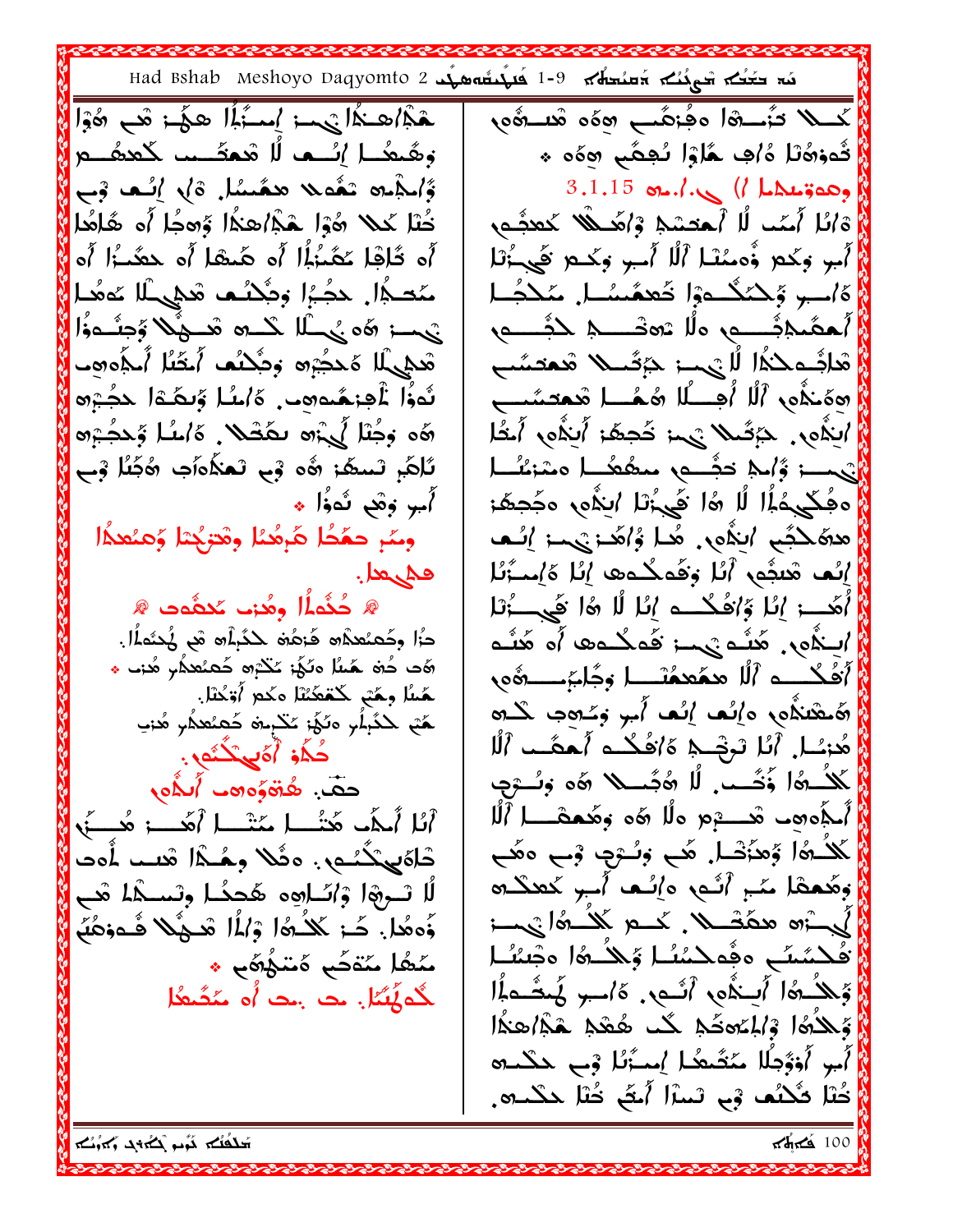ئ<del>ە دى</del>َئىگە ئىچىلىگە Had Bshab Meshoyo Daqyomto 2 ئىگەھىگە 1-9 kd<del>r</del> هُنُم أَسْكُم وَهرَهُمحَنَّمِ عُقُدًا وتَتَعَدُّونَا حَوْمًا عَمَعًا حَوْمًاه أَهْتَفَا وَبِهَٰ: هَدُاْ. تَعَــوُلا مَكْـدَمُاْ وَحَمَدُـا. مُــَىٰ أَمَّــز. وهُــع مَنْهُمُــل هِ لَٰلا هُعنــه هُووَهُـــووى وهُڤَـعَا كَـْدَهُ لِـكَلَمَـٰئُمْـُمُّ وَلَـدِهِ ٱلْمَــوِ وَأَشْرَاهُمْ وَحَسَنَهُ ﴾ [ عَمَدا هِه وَلِحَبِ ثَلا هَدَٰٓ أَا هَفَسُّ أَا. ذَٰدُه مَكْكَرُا أَس هُٰٓزَه. حَـهُوۡا أَكْـف كُمْ حَمْرٍ لَمَكْتَبَرَهِ وَمَا وَأَهَدَ وَهُكُمْ. وَ إِلَ وَحِكَمَحْكَمَ ۚ الحَثَّارِ وَٱحَسَّلَـ وَٱهُ وَ هَزَه لحَمْـٰٓزَوه حُــٰمةُ! حثَـٰهَـٰوَت حَمَـٰـا حَمَّـٰا تكمُسْأَلُه للصَّنهُ تَسمِع أَهتَسِهِ وَاتْل حەُنُا عَمَدا ٱحلَّا حَيُحوُا وصْحْ هَنُعُـا. أَلَمُكَ هَٰذَهُدُو وَخُدُوبٍ. هُنْكِ لَكُتَ \$ طِنْحَمْلَ الْمَهْجَاءُ | وَهْتَدَنَّعَ وَهُوَجَمَعَةً ﴾ حَكَلاحُهِ دَوْهُمْ وَوُغْهُ مَعُعُبْتُ!. حَعْدُ بَدَّسَنُهُ وأَسِدُّه، أَحدُشُـه، لَمحمَّت مَ وِلَمَحْتَبَئِمَا. وَحَمْنَوْا ثَلا أَسِ يَسْلَا مِنْك ەڭقىئە. ھُزىب للثُسە جىڭلاشىمە  $\frac{1}{2}$ بِ هَدُا \* لْأَمْدَاكُمْلْ. حَمُّلْلْ. رَهُنَّهُ عَنْظُلْ ەئەئتىلە ەھسّمىت ەھُزۇب للشّـم. تَعَهَّلا وأَندُّه، كَمَذَّمَتُه، مَكَكَبٍ تَعْبٍ. حنَّـه من حَمَّصًا. هيْبِ كَــهِ أُوُم هُقَـْعَـٰ لِأَشَٰهِ ۚ وِلَمْعَهُمْ أَصَـٰمَاتٌ ۚ مَعُوْٓا ەئْلاشى ئكْبُەس. وْھَئْىم لْمْعْلَمْتُمْ مَّدِهِ . لَمَ حُكَّوْب هُوْوَه حثْعَضُب ه/ُكْم لَّـمِيدًا ذَكَــا. ممثّلُهُ10 وَحَــْزَا حمَّدــزَا وَّاكَ تُلَلُّهِ تَتَعَنُّونَا ه ُوكْرُبَا حَكْشُو، كعدةُهب ولَيُـلًا وتُسعْدا ذُهـُ كَاكَتْـرَةُهم لًا أُوسِكُمٍ مُعْتَقُمٍ. هَكْلًا وَمُنْـمَكْلُانًا <mark>∲</mark> ہڪّ*تا* }َثُم \* لْأَ إِسْزَنَا . حَمَلًا . وَ أَلْمَ مِنَ اللَّهُ وَ وَ أمط هُجُزَاءِ. ٱذْـٰهاًا وِذَهَّىنُـا وَٱحنُـا ۞ه لنُـٰهوَٰا أُـــو رِجُـا هُـَىٰ هَـمـُٰا حَدَّهُـا وِحْهـُٰا وَصْحَبَ هفَىڤُما نُەھۥُو مِمْعِمَا ەَمَكْعَشَــِدَ سكَسْفَ حِكْتَمْتُ كَمِلًا هِهُ أَمَّلَهُ عِبَ. هُه وِهُموٰوٗا. ه∫ُتمُا وِصُـٰأَوْ هكْـفشَــه كَهِمْ هَدَٰا بِمَّنَا بُمْ هِهَا هُوْهُنِ. وَكُنْ لِمَّمَلا هِمَّا لَمْوْدُه هُمْ وَالْمُنَمْعِ \* امِهُا نُوهُوُا. هُكُنُا وِّبِ حَكَّمُــلا آَحِنُـا وِيَّىب شَمْهُوْا وَجِعَةُوْا مَعْبَدُهُوْ. مُجَــَّوُّا سر حمَّحُا هُرِهُنَا وِهْتِهُمْا وَهِنَاهُا هسَفَا حمْعَطُ وهُحْدَه الله مَحْهِكُماًا. أُهضُم لمُؤْسُلُ وحُكُوْ هُلِمُحَشَّوهِ هُب أَلْمَا أَمَلُكُمْ مِنْ الْمُكْتَبَطِ الْمَا أَوْجَاهُمْ مَنْ الْمَالِيَةِ مِنْ الْمَالِيَةِ مِنْ ا قَبِّي. هُقْعَد ذَهِ لِلْمَلَاهُمْ وَالْمَوْهَ هْدُلا وسُحكْنَه دَّنْـا أَسْلُهِ مِنْ هَـمَّزُوْا لا أُمِن وَّدَه . شَمَعُنُ . تُ . درُّه \* أَحعُل وَادُّا مِنَّفَسَدَ كَبِيلًا هُـوَٰوًا هَمْنَا تَرْضَا هَتَمْكَــْلَا. ه/ُـــرِ وُ/هُـــ; حَقُّمْكَــد وهَٰٰهُا مِنُوهُو وهُنهُا أَيضُلُّ وتَعِيُّوف مَكَتْعْدَا. وَحَذُوًّا مْحَكَـلًا مكْــحْ مْــْرَم ەَىكَتَـْ كَـْكَـْدًا وَقَـاوْۤا وَۗاوْتَــْ، شَكَـُـا  $\bullet$  oito  $\circ$ مَنْ مُعَامَدٍ مَعَ مَنْ مَنْ مَنْ مَسْتَمَرْ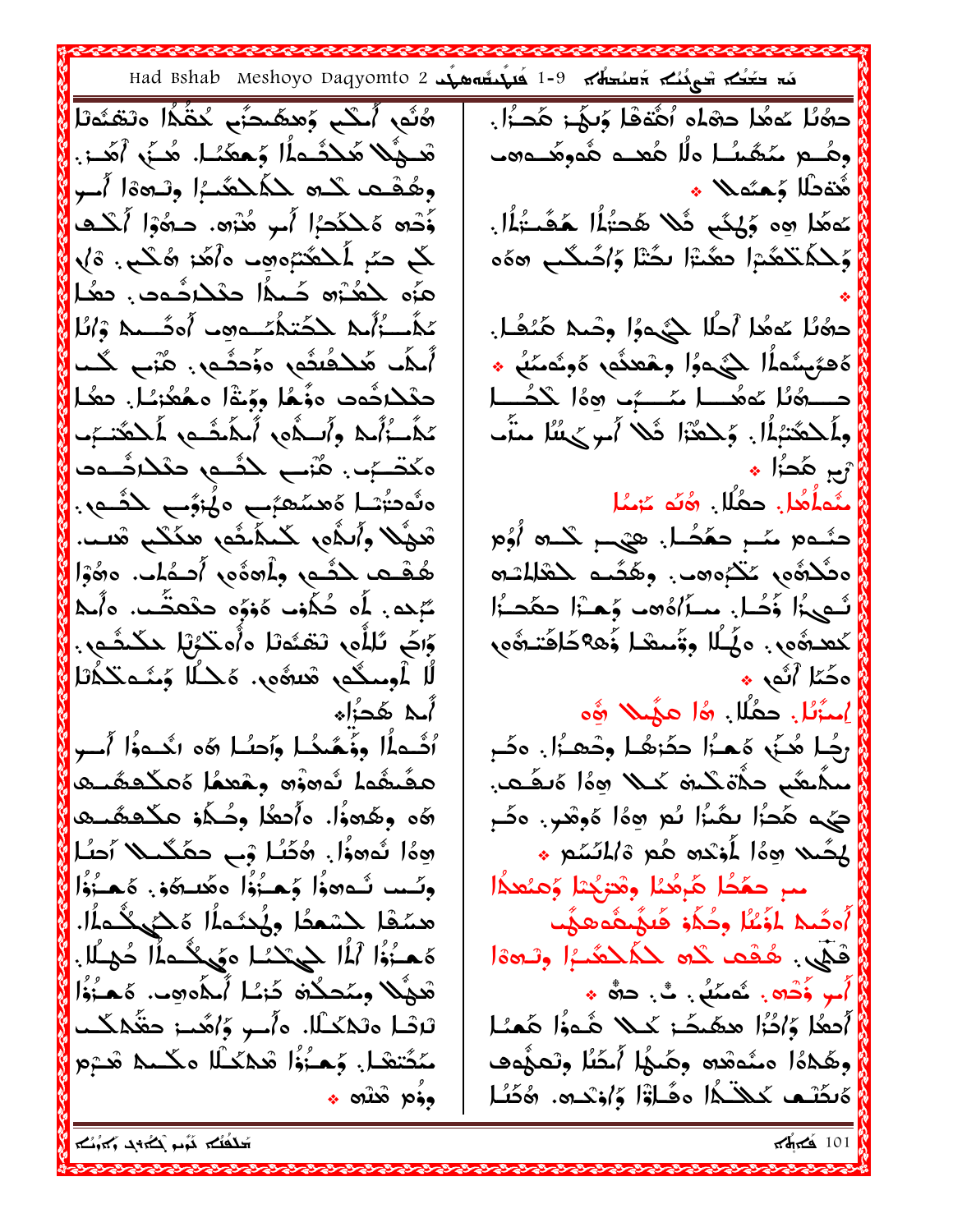and Bshab Meshoyo Daqyomto 2 مَعْمُد 1-9 هَدَّ الْحَمَدُ 1-9 مَعْمَدًا Had Bshab Meshoyo Daqyomto 2 هُنَّد هُمَعِدًا هَعَزُوًا. تَعْلَم وِتَمْسَعَةً وَ ەَدەُكْبَ أَىمْكَى شُمْأَا زُمَّا. شَـوْبًا وهَكَعُلًا هَأَهُو كَذَكَهُمْ! هَغُزًا حَـٰجًا! ەتكاكَــرؤْهي. ݣْـسْــزْلْمْ وْبْ هْكْتُرْبِيْس هِ هَكْمُنْزُوْسِبِ. هُ حَسْبُوْا أَمْكَ هَيْ شَمْال هلَكُ: حَكَّصْرًا هَهِسَـٰهَا رَجِـٰهُا حَجَّبَـٰب كَــدْ10. 3ْكُلُّا هُـدْهَلُ ـههَّنْدُا تَـهُـه هِهَ حَقْسًا. أُسْسِ مُسْوَعُهِ وَوُتَبَاسِيِلًا هـرهُوٓا کُم هَکْتُکُم هـزُوَّا هِ قَدْ قُلا ەَحدُّەخدَّا هَٰزِعُم مَحكَّىتْل وْالمُعَهُم هَٰدَٰٓ; ٱللہُ كَلَّا وَ اَصْلَا بِفَعِيمَ اَثْبَا أَسْ الْمَـشَنَّ امْـنمه سِـكْ نِـهْنَه سِنْتَرِرْ هَ مَعْقَوْلَ لَكُمْ هُو خُوْرَةُ الْمَعْشَفَةُ الْمَعْشَفَةُ الْمَعْشَفَةُ الْمَعْشَفَةُ الْمَعْشَف تعثوبًا 1/6كَكْكُ جُعْزُوًا ﴾ أَما وحَرَبَ هَكَمُلَأَما لَا شَامِمْا نُوهِؤُا أَه تتمُّا وَمُنْتَم هَتْتُدَا مِنْكُوْ ثُدْنُاهَ وَحِدْوَٰا ٱلْلَّا حَسَّمَهِ ٱسْلَا اِسْتَمَا قَوْمِيَا الْمَحْمَدِينَ الْمَ ەَحھُــا وَّحُــا ھُ۔ کُمِــُّــہِٱھ. خَمــزُوُّا مُكْفُلُه وَعُفْكَ هُمُسُلْ لَهُ ـز هُيُك هَزُوًّا أَمِي ثَهِ هُوُّل. أَمِي وْاهْدْ هِكْمِسْل. تَعْـــوْيَلا هُنُا لَا هِءُا تَعْبِ هِـــرُمْ نُحِنُــا وثَعِيْهِـدهُــم شَـــرَة مَعَيَّفَــدَ مَكْمُــدَّانُــدَاْ هُھـكُو ەَـلاهُنُـم وَههَـلاَصُـم حاْهوْمُـا ـأَههُم، وَمِنَّــمٍ. حَرَّهُــا وِنَــالْمَا هُـزَــُـا هَم وهُنسوَة وَ حَمَدْتُهُ مِنْهُدَهُ الْمَجْمَعَةِ مِنْهُمْ مِنْ وثَه تَكْفُتُه مِن حَثْكُثَرَهِ مِكْبُوْ ﴾ ثَلاَوُهْـا لِكَمُّـهِ لَا قَالَ لَبِسًا لَهُ هَــم هُسقحُــدًا وكتُــالمًا ههُــْبَـــ تَـــهةا لِتَقْسُمِهُمْ الْمُنْمَةُ وَالْمُسْتَمَاءِ مُسْتَقِينًا وَٱلْمَسْتَمَرَّةَ هُوصِمُــا لِلِنُــمِ إِنْــمِ هَبِ أَبْحُـــوَٰا. 1 وهُوتُبِيكُمْلُ . وْ . ﴿ وَ حكَّـب. ولَّا تَعشَــوم هَجــبُ مَّــوُّلا هِ وَوَا لَهُ نُوَا أَكْدُهُ وَا صَرِ إِنْقُبِ وهَكُنلا أَصَلَ لَمُؤْكَلَ هُدُهِكُمْتِ وَسُآتِبَ هەُمُّا. ەَحْدُە رُسُّا أَىڭدە كَلْتِرە حَصَّر لِكَفُّوهُ وَلَعَزْوَا \* لحثكثترم ولأ فُلِم دُهنا ولا تكميلًا هُنسُا أَحْدَهُ! تَفَرَّضُهِ مَن هُدَاْ ەللەھكىل وللە تىگىسىمىد. مەككىنگە كُتْعًا وَهْدٍ سَعُعُلٍ هُزُنُوْا وَالْوَتِسُلَافُورِ وتعُميه أَحذَمه هدَٰ; أَم لَحِدًا جَادَتَهُ الْمَسْ سَنَّهُوْهِ وَتُعْجَمِيْهُمْ حَضَّوَتُلَهُومَا لَلْأَنْقُصْلَ مْعِيْلًا وِهُه هِنَدْهُ أَيْنَا كُلْمُ مَعْهُد*اهُ*مِ. ەَسَتْرَا ݣَلْاتُمُادْـُـمِ. ەَحتَـر كَهُنْـكْـملْ10 أَكْمُنْكُمُ لَكُمْ لِكُنُّهِ وَمَنْ وَمُنْقَدِهِ مَكْتَكِتْـا مُحصُّـْـماْا مْـــوْلا وەتْــى تَسِلُّهِ لِكَسْفَاهُهِ \* كَيْتْلا. أَشْبِ<del>يْتِهِ الْمُسْتَمَ</del>ارِ ھمَسُل هُــَنَ مَـَــَهُ شَــُلَّا هُكَـب لِمَأْوُّتِكَـــدەم شَّــْلَا وَلِمُعْـــتُر. حـــومَ وأمكْسوه من حَسْدًا وهَمعْنُداً لمُتَحَمَّـــْ وَكَدَّــْ وَهُو أَحَدُّوه صَــُزَا وهَكَفُسًا. وهُسْأَا جَسَمًا أَلمَسَنُفْ بناوهم عروفن سوبه بنفلة  $\frac{102}{102}$